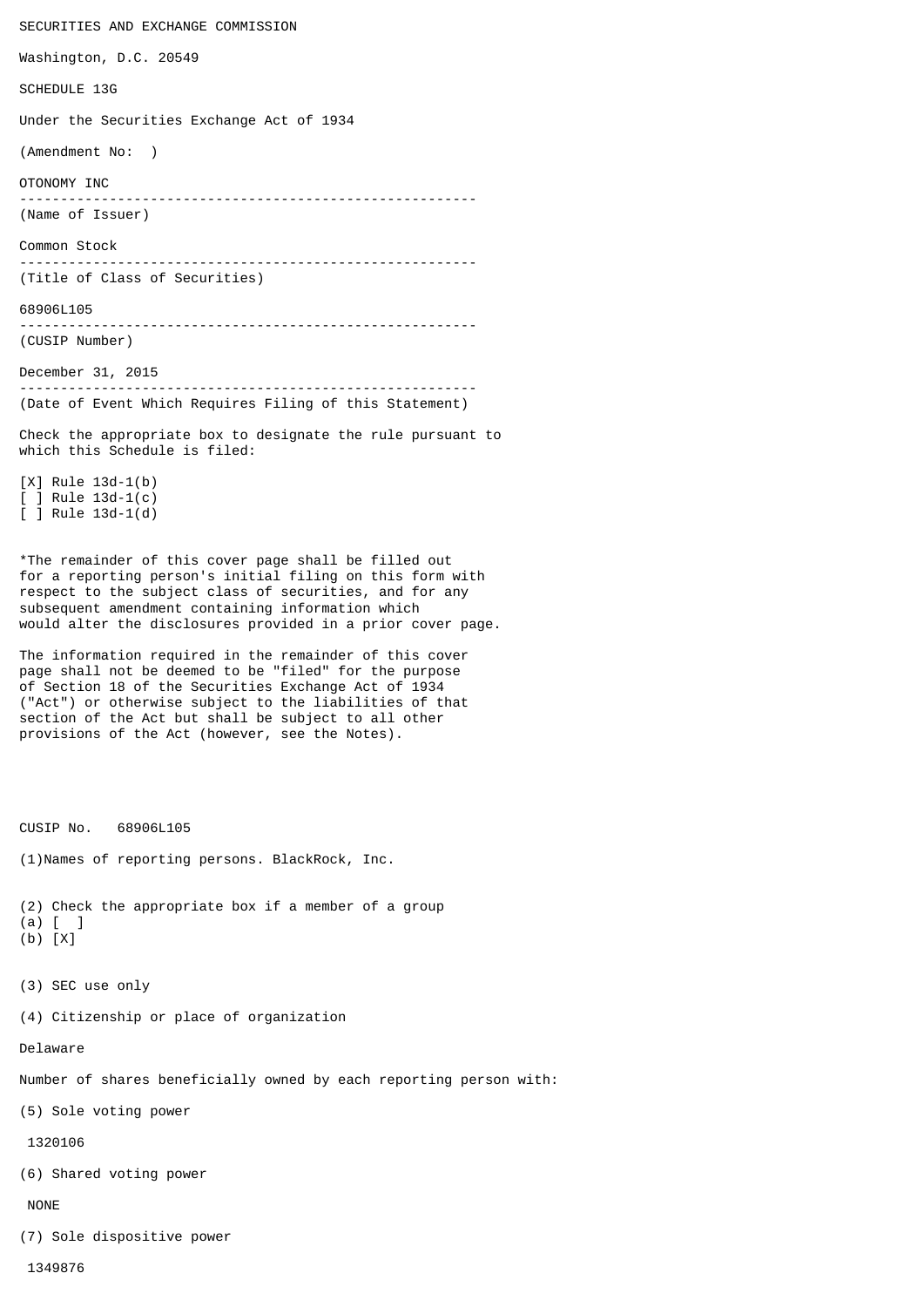(8) Shared dispositive power NONE (9) Aggregate amount beneficially owned by each reporting person 1349876 (10) Check if the aggregate amount in Row (9) excludes certain shares (11) Percent of class represented by amount in Row 9 5.6% (12) Type of reporting person HC Item 1. Item 1(a) Name of issuer: ----------------------------------------------------------------------- OTONOMY INC Item 1(b) Address of issuer's principal executive offices: ----------------------------------------------------------------------- 6275 NANCY RIDGE DRIVE, SUITE 100 SAN DIEGO CA 92121 Item 2. 2(a) Name of person filing: ---------------------------------------------------------------------- BlackRock, Inc. 2(b) Address or principal business office or, if none, residence: ----------------------------------------------------------------------- BlackRock Inc. 55 East 52nd Street New York, NY 10055 2(c) Citizenship: -------------------------------------------------------------------- See Item 4 of Cover Page 2(d) Title of class of securities: ------------------------------------------------------------------- Common Stock 2(e) CUSIP No.: See Cover Page Item 3. If this statement is filed pursuant to Rules  $13d-1(b)$ , or  $13d-2(b)$  or  $(c)$ , check whether the person filing is a: [ ] Broker or dealer registered under Section 15 of the Act; [ ] Bank as defined in Section 3(a)(6) of the Act;  $\begin{bmatrix} 1 \end{bmatrix}$  Insurance company as defined in Section 3(a)(19) of the Act; [ ] Investment company registered under Section 8 of the Investment Company Act of 1940; [ ] An investment adviser in accordance with Rule 13d-1(b)(1)(ii)(E); [ ] An employee benefit plan or endowment fund in accordance with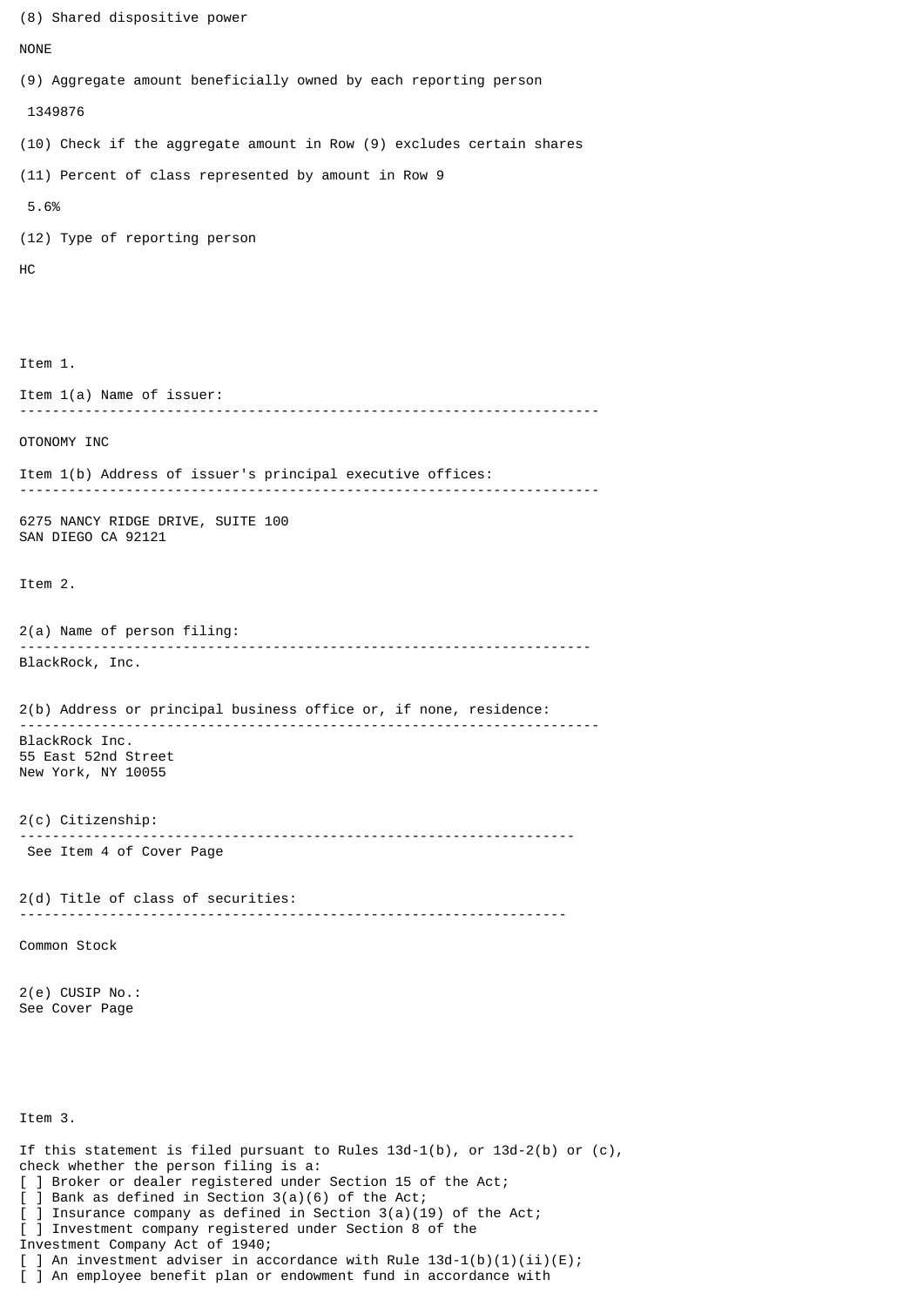Rule  $13d-1(b)(1)(ii)(F);$ [X] A parent holding company or control person in accordance with Rule  $13d-1(b)(1)(ii)(G);$ [ ] A savings associations as defined in Section 3(b) of the Federal Deposit Insurance Act (12 U.S.C. 1813); [ ] A church plan that is excluded from the definition of an investment company under section  $3(c)(14)$  of the Investment Company Act of 1940; [ ] A non-U.S. institution in accordance with Rule  $240.13d-1(b)(1)(ii)(J);$ [ ] Group, in accordance with Rule  $240.13d-1(b)(1)(ii)(K)$ . If filing as a non-U.S. institution in accordance with Rule  $240.13d-1(b)(1)(ii)(J)$ , please specify the type of institution: Item 4. Ownership Provide the following information regarding the aggregate number and percentage of the class of securities of the issuer identified in Item 1. Amount beneficially owned: 1349876 Percent of class 5.6% Number of shares as to which such person has: Sole power to vote or to direct the vote 1320106 Shared power to vote or to direct the vote NONE Sole power to dispose or to direct the disposition of 1349876 Shared power to dispose or to direct the disposition of

Item 5.

NONE

Ownership of 5 Percent or Less of a Class. If this statement is being filed to report the fact that as of the date hereof the reporting person has ceased to be the beneficial owner of more than 5 percent of the class of securities, check the following [ ].

Item 6. Ownership of More than 5 Percent on Behalf of Another Person

If any other person is known to have the right to receive or the power to direct the receipt of dividends from, or the proceeds from the sale of, such securities, a statement to that effect should be included in response to this item and, if such interest relates to more than 5 percent of the class, such person should be identified. A listing of the shareholders of an investment company registered under the Investment Company Act of 1940 or the beneficiaries of employee benefit plan, pension fund or endowment fund is not required.

Various persons have the right to receive or the power to direct the receipt of dividends from, or the proceeds from the sale of the common stock of OTONOMY INC. No one person's interest in the common stock of OTONOMY INC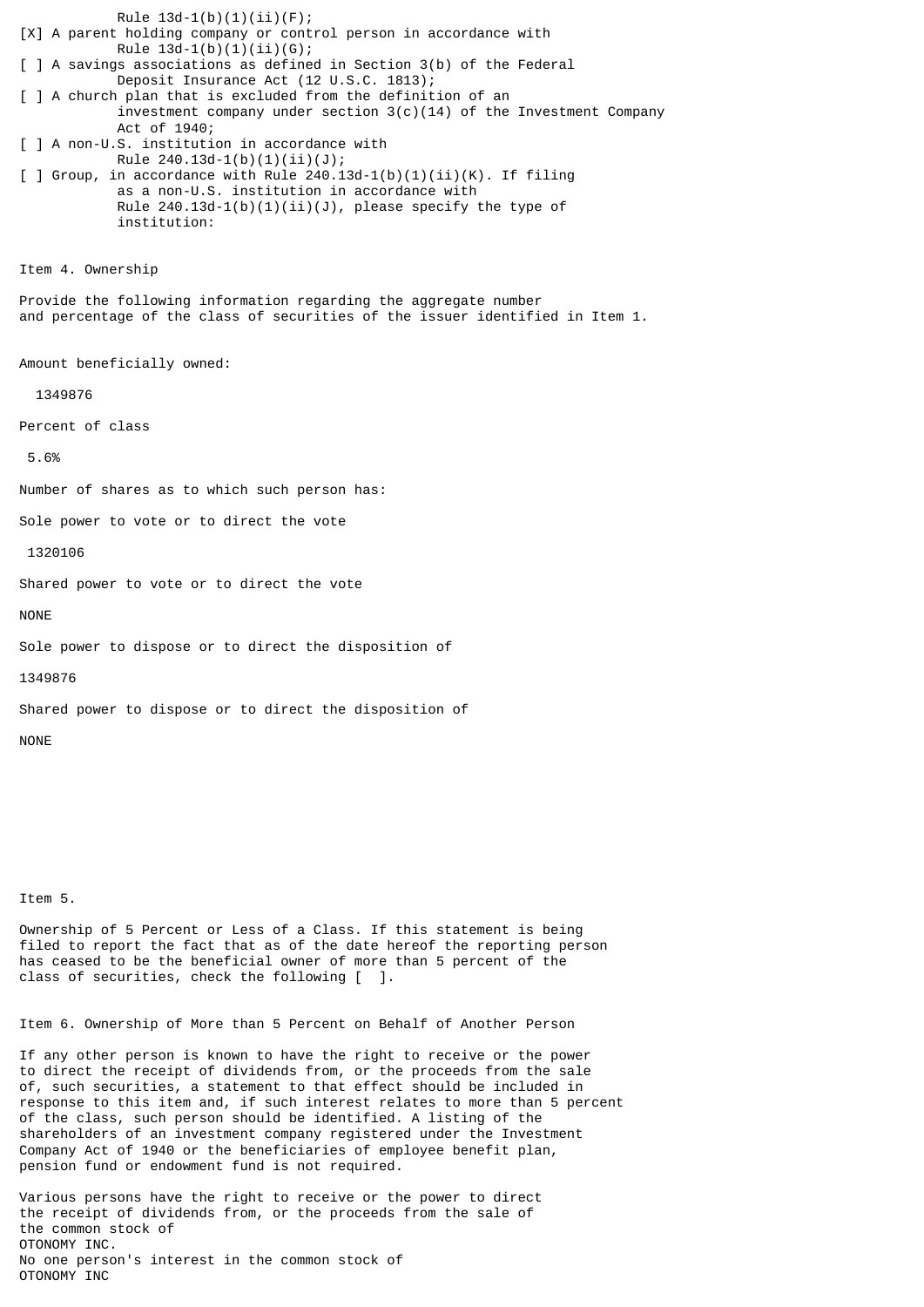is more than five percent of the total outstanding common shares.

Item 7. Identification and Classification of the Subsidiary Which Acquired the Security Being Reported on by the Parent Holding Company or Control Person.

See Exhibit A

Item 8. Identification and Classification of Members of the Group

If a group has filed this schedule pursuant to Rule  $13d-1(b)(ii)(J)$ , so indicate under Item 3(j) and attach an exhibit stating the identity and Item 3 classification of each member of the group. If a group has filed this schedule pursuant to Rule 13d-1(c) or Rule 13d-1(d), attach an exhibit stating the identity of each member of the group.

## Item 9. Notice of Dissolution of Group

Notice of dissolution of a group may be furnished as an exhibit stating the date of the dissolution and that all further filings with respect to transactions in the security reported on will be filed, if required, by members of the group, in their individual capacity.

See Item 5.

Item 10. Certifications By signing below I certify that, to the best of my knowledge and belief, the securities referred to above were acquired and are held in the ordinary course of business and were not acquired and are not held for the purpose of or with the effect of changing or influencing the control of the issuer of the securities and were not acquired and are not held in connection with or as a participant in any transaction having that purpose or effect.

Signature.

After reasonable inquiry and to the best of my knowledge and belief, I certify that the information set forth in this statement is true, complete and correct.

Dated: January 22, 2016 BlackRock, Inc.

Signature: Spencer Fleming

-------------------------------------------

Name/Title Attorney-In-Fact

The original statement shall be signed by each person on whose behalf the statement is filed or his authorized representative. If the statement is signed on behalf of a person by his authorized representative other than an executive officer or general partner of the filing person, evidence of the representative's authority to sign on behalf of such person shall be filed with the statement, provided, however, that a power of attorney for this purpose which is already on file with the Commission may be incorporated by reference. The name and any title of each person who signs the statement shall be typed or printed beneath his signature.

Attention: Intentional misstatements or omissions of fact constitute Federal criminal violations (see 18 U.S.C. 1001).

Exhibit A